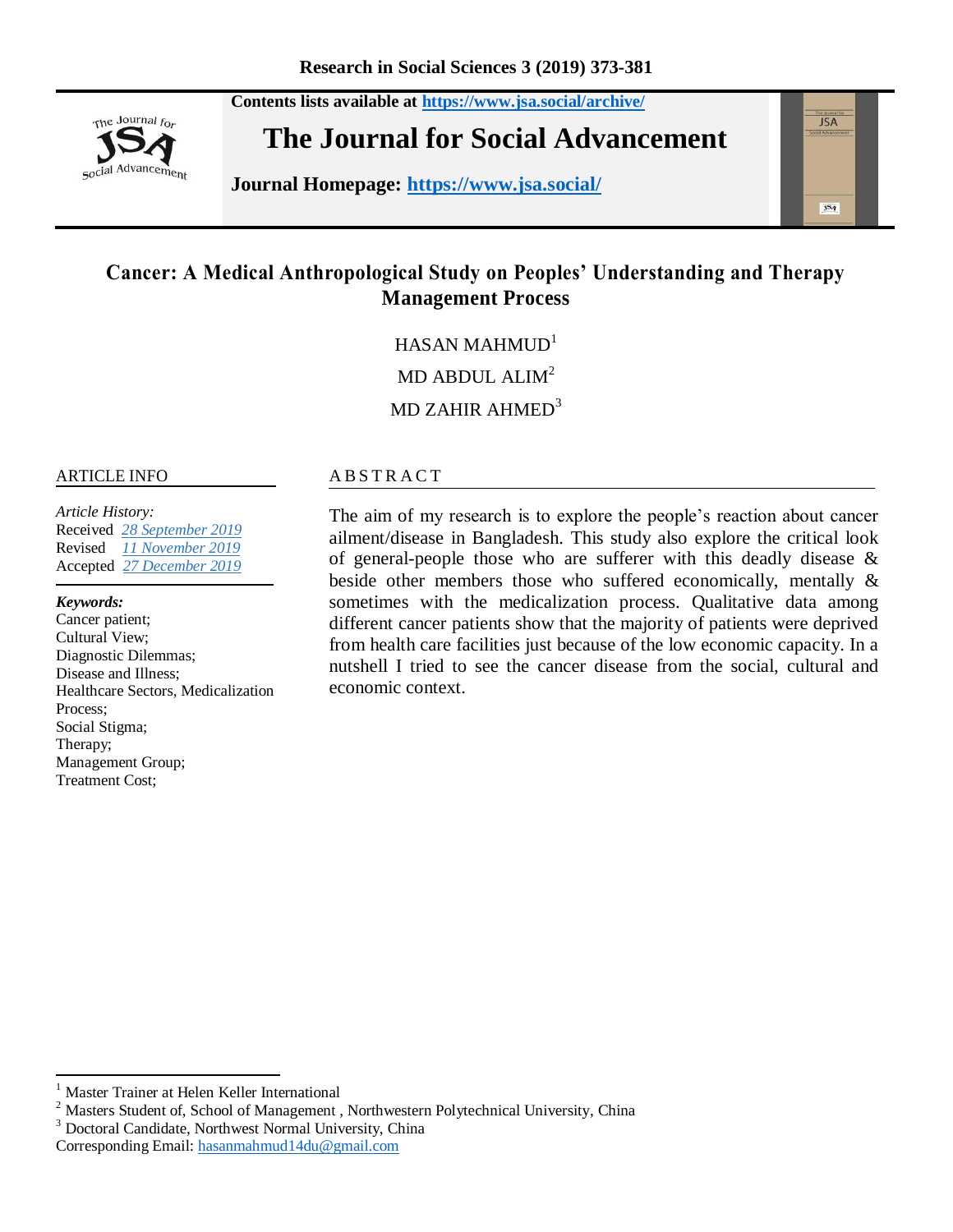# **Introduction**

The cancer is one of the most challenging conditions for contemporary society and science. Although, the constant progress in medical science, it is still a deadly disease surrounded by numerous stereotypes and popular images. In searching for answer for the source of this, Cancer disease is emphasize genetic factor together with age, lifestyle, stimulants, stress and broad number of "civilization factors". Thus, it is clear that cancer is not only a medical phenomenon but also a complex social problem, a drama-taking place in social and cultural scene.

Cancer has extensive implications; it is covering economic challenges, individual struggle and other actions. Cancer have explored and discussed in numerous anthropological contexts. It takes place in micro and macro context in family and society. Thus, a crucial context for understanding cancer is its social implications. In my study, I tried to unveil of understand the meaning of the disease from a multidimensional sight by the using of anthropological point of view. I also try to focus treatments & therapy seeking process.

# **Statement of Problem**

The human body in health and illness is the point of departure for research in this field, which includes both historical and cross-cultural studies of representation in connection with the body. Health & illness is overlapping concepts, which exist along a continuum. One end of the continuum has dominated by health, a positive state of physical, mental and social well-being that varies over time. The other end of the continuum has dominated by illness, which produces signs, symptoms and disabilities. Biomedical technology play important roles in protecting human health but we also know that disease is the outcome of the combination of biological, genetics, social, environmental, cultural & economic factors.

We know medical anthropology examines that human health and well-being and these two socially and culturally constituted in comparative and transnational contexts and the ways in which culture influences the experience of illness. Therefore, in the context of cancer, anthropologists can play an important role to remove different kinds of depression of cancer patients & families because all desires not only related to the patient"s body but also has close connection with family, society and culture. I strongly believe this study may help to change traditional idea about human disease.

# **Broad Objective of the Study**

To observe the impact of cancer treatment cost, in health seeking behavior of people

# **Specific Objectives**

- **To** Understand The different social experiences of cancer patients
- To identify the nature of struggle that cancer patients face to encounter high cost of cancer treatment
- To assess how patients see the different steps of cancer treatments in hospitals
- To understand the diagnostic dilemmas of patients

# **Cancer Background**

People were concerned about cancers since ancient times. Cancer pathogen grows up when cells in a part of the body start to grow out of control than this over control of cells several different parts of the body has affected by cancer (American Cancer Society, 2014). The disease was first called cancer by Greek physician Hippocrates (460-370 BC). He is considered the "Father of Medicine." In Greek, this means a crab. The description was names after the crab because the finger-like spreading projections from a cancer called to mind the shape of a crab. Later Roman physician, Celsus (28-50 BC) translated the Greek term into cancer, the Latin word for crab. It was Galen (130-200 AD), another Roman physician, who used the term oncos (Greek for swelling) to describe tumors. Oncos is the root word for oncology or study of cancers. (American Cancer Society, 2014)

Some of the earliest evidence of cancer is found among fossilized bone tumors in human mummies in ancient Egypt. Bony skull destruction as seen in cancer of the head and neck has found, too. It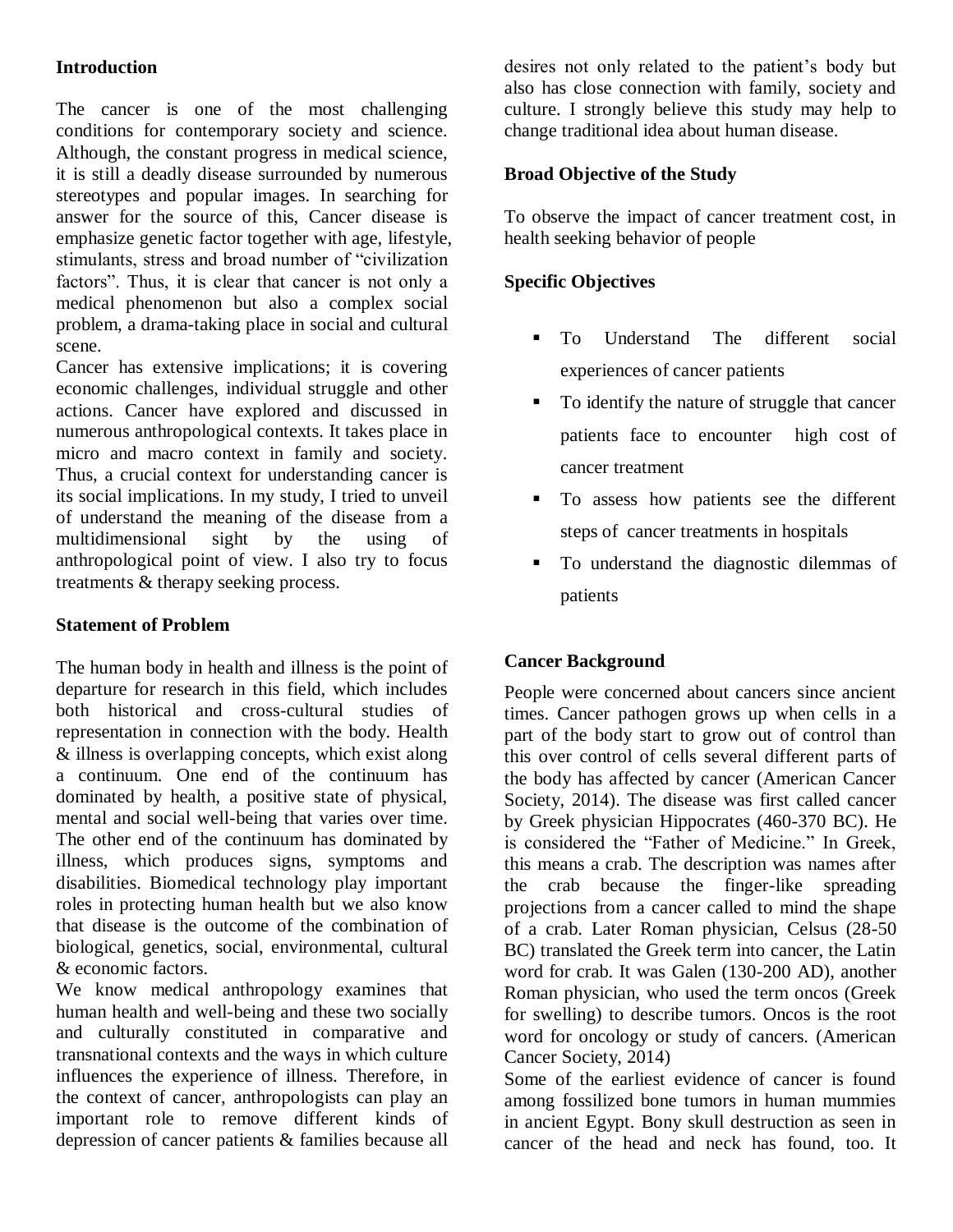describes 8 cases of tumors or ulcers of the breast that were treated by cauterization with a tool called the fire drill. The description adds that there is not treatment for the condition (Encyclopedia). During the beginning of the 15th Century, scientists developed greater understanding of the workings of human body and its disease processes. Autopsies, done by Harvey (1628), led to an understanding of the circulation of blood through the heart and body. Giovanni Morgagni of Padua in 1761 regularized autopsies to find the cause of diseases. This laid the foundation for the study of cancer as well. It was Scottish surgeon John Hunter (1728−1793), who suggested that some cancers might be curing by surgery. It was nearly a century, later that development of anesthesia prompted regular surgery for "movable" cancers that had not spread to other organs. (Mandal, 2012).

#### **Cancer Scenario in Bangladesh**

Cancer is the sixth leading cause of death in Bangladesh (BBS, 2008), predicted that cancer as a non-communicable disease would become one of the major causes of human casualties by the year 2020 in Bangladesh. International Agency for Research on Cancer (IARC) has projected that death from cancer in Bangladesh was 7.5 % in 2005 and it would be increase up to 13 % in 2030. IARC has been projected (2002) the death from 10 leading cancer in females are mouth and oro-pharyngeal, cervical, breast, esophageal, ovarian, lung cancer, lymphoma, stomach, liver, colo-rectal cancer and in males are mouth and oro-pharyngeal, lung cancer, esophageal, lymphoma, stomach, bladder, liver cancer, leukemia, colo-rectal and prostate cancer.

#### **Anthropological Concern about Cancer**

Otto von Mering (1970:272) contends that the emergence of the Medical Anthropology dates to the late 1800s, when Rudolf Virchow, a renowned pathologist; often regarded as father of the social medicine, because of his interest in this ways in which the distribution of health & disease mirror the distribution wealth & power, helped establish the first anthropological professional society in Berlin. Rudolf Virchow, often called the founder of cellular pathology, founded the basis for pathologic study of cancers under the microscope. Virchow correlated microscopic pathology to illness. He also developed study of tissues that taken out after surgery. The pathologist could also tell the surgeon whether the operation had completely removed the cancer. (M. Singer & H. Baer, 2011).

# **Literature Review**

In case of conducting the present research, some of the books, writings as well as articles have search and review. These are directly connective to the study. These works are discussing briefly in below.

#### **Social support among cancer patients**

Social support and its effect on cancer patient's adjustment to diagnosis treatment, and long-term survival have been studying extensively. C. B. Wortman (1984: 2339-2360) pointed out that even through studies have found perceived support to be associated with positive outcomes, such an improved emotional adjustment or better coping, generally these states have been co-relational and have not provided evidence of a causal relationship between support and adjustment. Rather, social support has emerged as a predictor of adjustment. It is also one of core reason of my research interest.

Although most of the empirical studies have focused on the effects of receiving support, some attention has also been giving to factor that impede an individual"s ability to mobilize and effectively use social support. Factors that determine support include prognosis, chronicity of illness, pain, location and type of symptoms, culture and environmental influence and characteristics of the provider ( $\overline{\text{Dimaro}}$  & [Hayes, 1981\)](https://www.google.com.bd/search?espv=2&biw=1024&bih=460&q=Dimaro+%26+Hayes,+1981+:+117-148&spell=1&sa=X&ved=0ahUKEwiz_IKJzujJAhWLA44KHdSvCoIQBQgXKAA). The attention has also been giving to patient's psychological resources and the effect individual functioning on the availability of social support as well as the effectiveness of this support in mitigating symptoms of distress and enhancing emotional adjustment. (*Schmale*, A.H, 1981)

Ell, Hamovitch, Mantell (1989) used a multivariate approach to study the respective contributions of a sense of personal control and social support resources on the psychological outcome of cancer patients. They concluded copying mechanism than social support but that well-being is further enhancing by social resources.

# **Cultural interpretations of Cancer pain**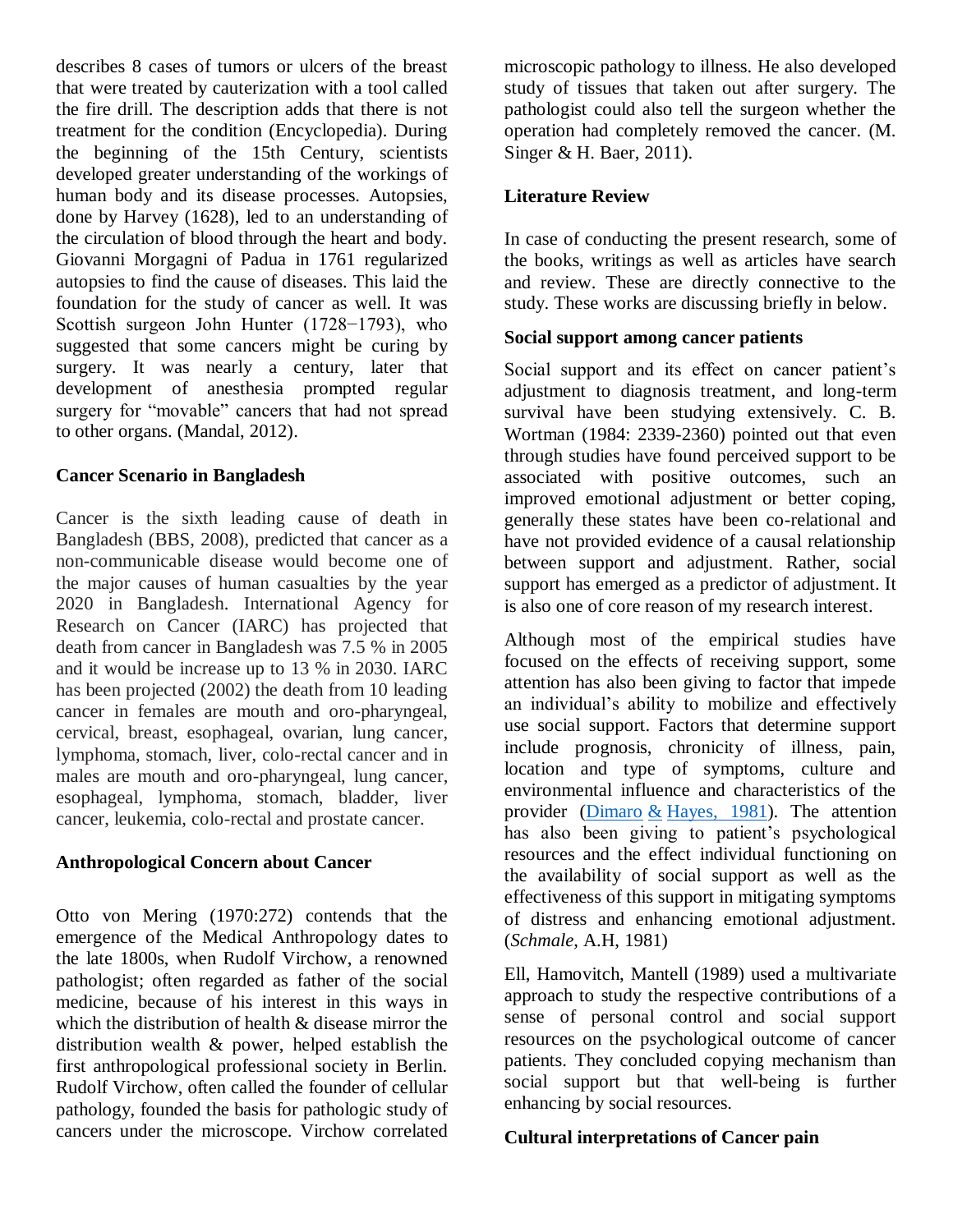People make sense of their cancer symptoms in different ways and act according to their cultural beliefs – how we respond to illness is. Zborowski (1950s) argued that pain was viewed differently amongst ethnic groups when he conducted a study in a New York hospital looking at patients, doctors, nurses and parents of children. In Old-Americans (by birth) responded with stoicism, Irish patients denied their pain, Italian patients were concerned about getting pain relief and Jewish patients focused upon what the pain meant in terms of their future health

#### **Cultural representations of health and illness**

How illnesses are described and understood? It is varies on significantly across the culture. Many languages do not contain a word to describe cancer yet this does not indicate that it does not exist (Dein 2006). Helman argues that "some diseases, especially those that are difficult to treat, explain and control become symbols for more general anxieties that people have some conditions become more than just diseases, they become metaphors and as a result become stigmatised."

In this research study, I tried to see how different people explain cancer disease in different way. In urban area people"s view is different from rural people about the cancer diseases. But after knowing the severity of cancer they did separate cancer from other diseases. For the study of cultural representation of illness Dein, Helman and Sontag"s ideas help me to represent different cultural representation of health and illness.

# **Illness metaphors**

Illness as Metaphor is a 1978 book by Susan Sontag. In the West, cancer is perceived as an uncontrollable, invasive and shameful disease and these views affect both, health seeking behaviour, with patients fearful of a cancer diagnosis. Cancer is still often used as an adjective in the media to describe an array of problems such as drug abuse, immigration and crime.

# **Culture and Cancer Illness**

Medical anthropologists demonstrated that there are no universal categories of illness across all cultures. In Aboriginal culture notions of longing for, crying

for and being sick for their country has exactly the same symptom base as depression (Vicary & Westerman 2004). Cultural context can influence the incidence of mental ill-health, those who exist in a culture that promotes resilience-producing characteristics are much more likely to be able to cope with stress and therefore less likely to experience mental ill-health. Different cultures encourage certain personality types such as hardiness, ego strength, optimism and humour. Mental health problems are heavily socially influenced; feelings such as despair and hopelessness are located in individual brains, but are also related to patterns of interaction with families, communities and indeed wider society. (Marsella- 2007)

In my study, I have seen the different patients, who are affected in cancer, they do not do not explain the disease same way, and they were explained it from their own cultural context.

#### **Breast Cancer and Social views**

Rahim identifies some social factors responsible for the rapid increase of the breast cancer incident. To him, in Bangladesh people come for treatment only at an advance stage when it becomes difficult to manage the deadly disease like cancer. This is particularly true for the rural women (Rahim, 1986). Breast cancer is the second common cancer among women of Bangladesh. There is no accruable data on breast cancer in Bangladesh.

Loon and others (1994) in their article, "socioeconomic status and breast cancer incident: a prospective cohort study" they want to gain insight into the relation between socio-economic status and in a prospective study on the relationship between lifestyle and breast cancer. They measured socioeconomic status by means of highest level of education attained and occupational history, two of the recommended measures of socio-economic status. According to them recent investigations, that indicated a positive relation between breast cancer socio-economic statuses.

# **Theoretical Perspectives**

A series of anthropological studies have shown that symptoms should not just viewed as individual responses to the onset of illness that people may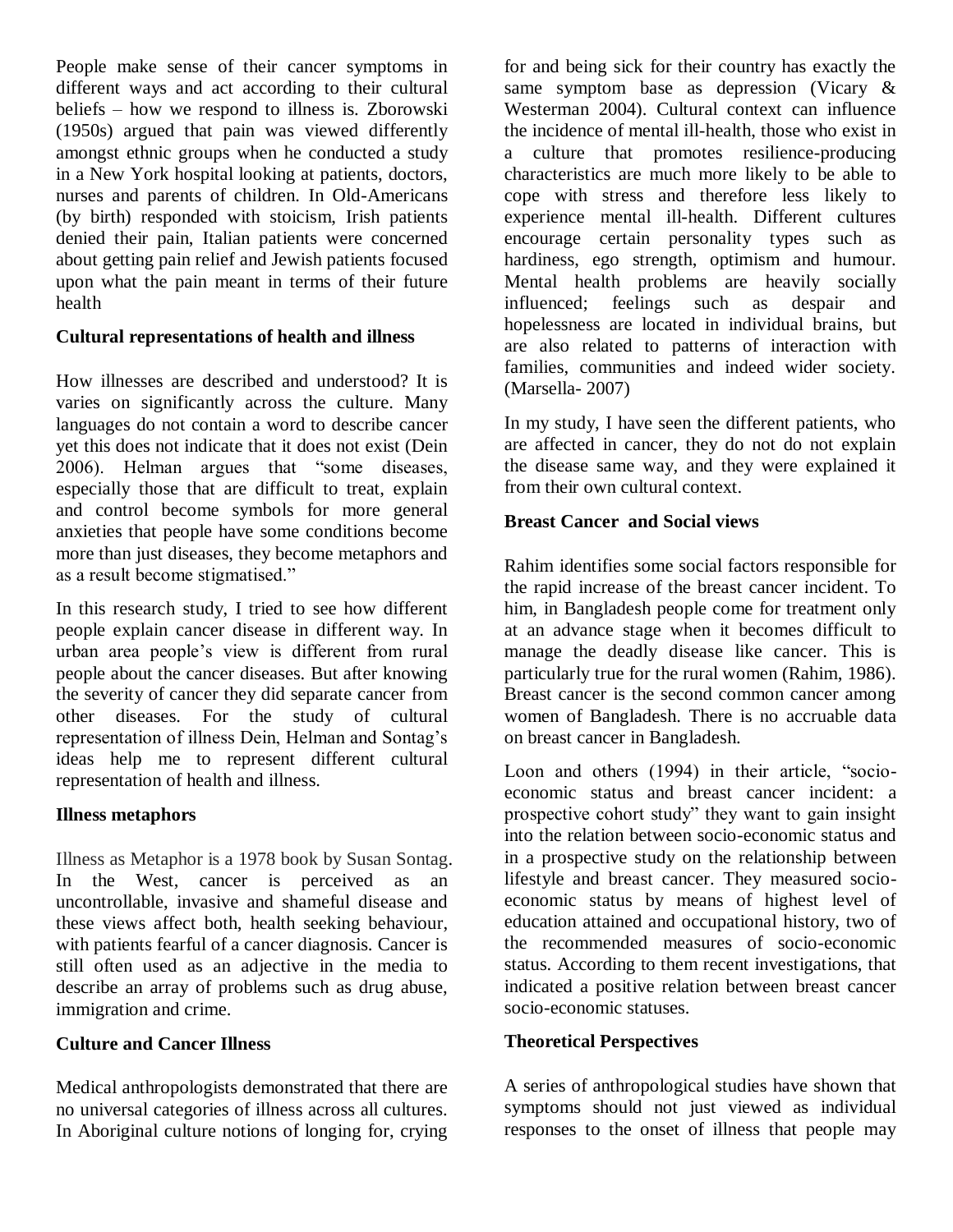recognize if they have the right kind of knowledge. Rather, symptom experiences embedded within social and cultural processes that determine how and when bodily sensations interpreted as symptoms of a specific illness (Alonzo 1979, Kleinman 1980, Zola 1973, Broberger Tishelman & von 2005). Symptom experiences should be understand as a part of a collective activity that makes the ailing body sensible in terms of cultural practices and meanings (Alonzo 1979, Hay-2008, Kleinman-1980). The act of interpreting bodily sensations is therefore not linear in the sense that it is only a matter of recognizing these sensations as symptoms of potential illness. Overall, my research suggests that we should think of bodily experience and culture as in a continuous feedback relationship.

This is exemplifying in the Angelo Alonzo"s studies on symptom experiences. Central to Alonzo"s theory is that the process of symptom interpretation not only involves perceptual recvognition. Symptoms should not merely be viewed as physical realities to be recognized, but rather as something that emerges from the interaction of individual bodily sensations and the processes of **"**social objectification or selection, interpretation and evaluation**".** (Alonzo, 1984)

Anthropologists have always been concerned with questions of connections between people, most clearly demonstrated by the central disciplinary concept of kinship. In studies of care-seeking and how people navigate in mainly plural health systems (Janzen & Leslie 1978, Kleinman 1980, Young & Garro 1981). Medical Anthropologists studying care-seeking have studied the role of social relations, framed variously as lay referral systems (Mechanic, 1978), therapy management groups (Janzen, 1987), healing relationships (Kleinman, 1980), or more broadly as "family and significant others" (Alonzo, 1986). Some studies place focus on the importance of social relations both in the healing process and in navigating between healing options. This focus on social relations is in many ways summarized in the psychiatrist and anthropologist Arthur Kleinman"s portrayal of the health care sectors.

#### **Kleinman identified three overlapping and related sectors**

**1.** Popular Sector

- **2.** Professional Sector
- **3.** Folk Sector

**(1)Popular Sector:** The "popular sector' refers to the largest part of the activities and social processes that take place around illness and health.

**(2) Professional Sector:** The "professional sector' relates to the organized and authorized health professions.

**(3) Folk Sector:** The "folk sector' includes therapists who do not have an officially sanctioned position, but who, nevertheless, are acknowledged as healers and often offer treatments that are rooted in other knowledge traditions than the treatments represented in the professional sector.

From an anthropological perspective, the question regarding care-seeking and social relations is, thus, not so much an issue of whether social relations are of important for care-seeking decisions, but more how and why they contribute to decision taken. We know the Bangladesh is developing country; there are most people live in under poverty line. For this reason when these people were affected with the diseases than they are going to different sector of medical system. In addition, it has different reason, such as lack of sufficient owner of land, property, economic ability etc. I was going for data collection in different hospital at Dhaka City. I asked different patients, where they treat at the preliminary stage of cancer disease, most of patients say they treated Homeopathy, Folk and Ayurveda. For this reason, I tried to see from Kleinman"s theoretical perception. This helped me to data analysis of my cancer study.

# **Research Methodology**

There are various kinds of Research Methods available in the social science. Each of those methods has its own special strength & weakness. Certain concepts are more appropriately studying by some methods than by others. In case of my data collection, I used Qualitative Methods. Following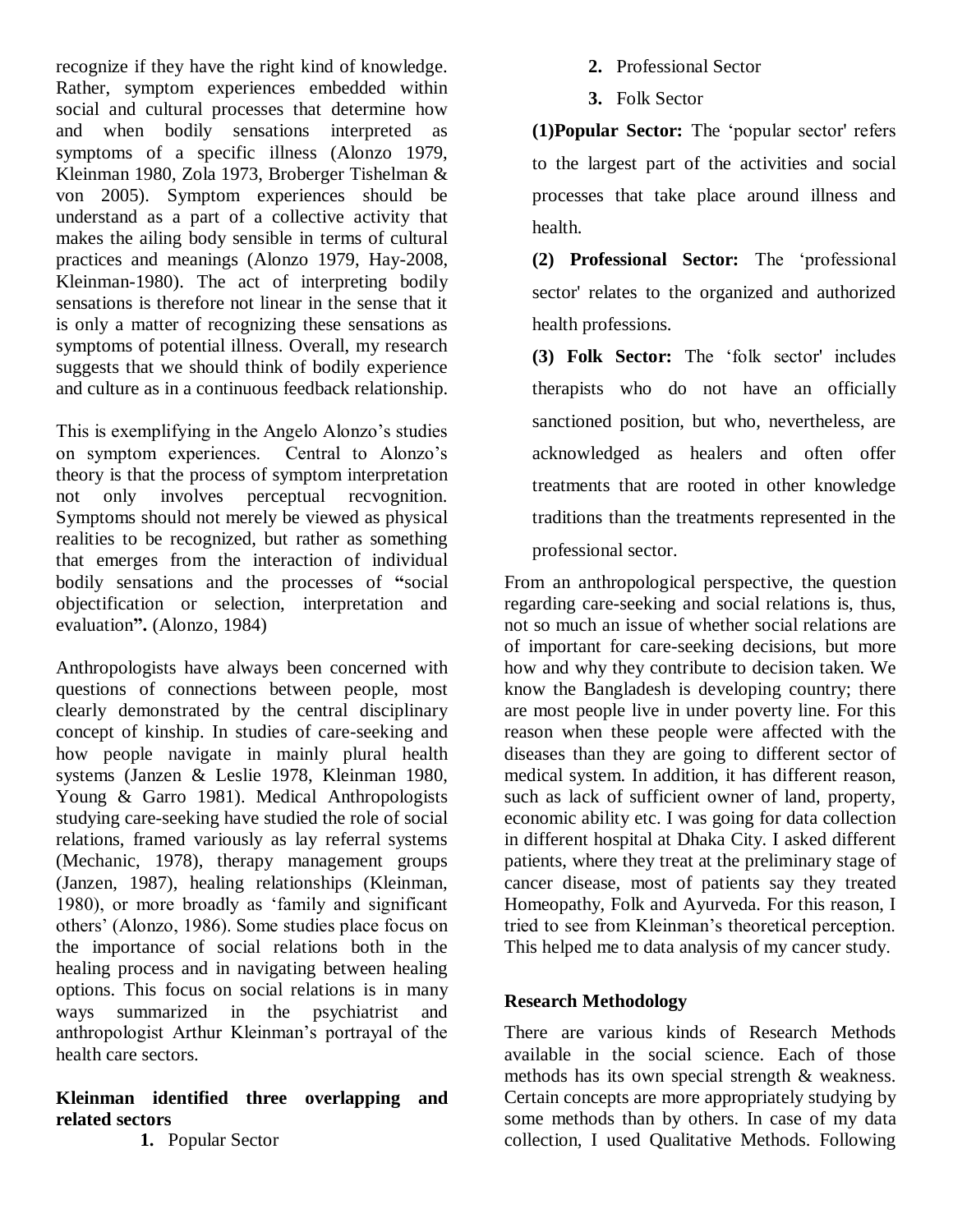was the main techniques of my data collection:- Structured Interview, Informal Interview, Case Study Method, Observational Data, Tape Recorder**.**  I also used some secondary data sources to strengthen rationale of this study.

#### **Cancer as Human Suffering**

#### **Cancer and It's Meaning:**

In social and cultural context, few diseases viewed as chronic. People absorb and radiate the personalities and social conditions of those who experience symptoms and treatments. Only the few illnesses, however carry such cultural salience that that they become icon of times. Like cancer in the first half of the American century, and like tuberculosis in Europe. That kind of diseases has carried different kinds of human meaning. Listen to the words of persons with cancer and others affected by our society's reaction to this syndrome:-

# **Case Study**

Asma Islam is a 36-year-old woman. She is a primary school teacher. She came from Tangail district. She has five family members. She is an esophagus cancer patient. Her cancer first-time identified with the endoscopy test, in Islami Bank Hospital, Motijheel in Dhaka. Then, she admitted in Delta Hospital under the Oncology Department. Before the identifying her cancer disease, she was suffering with the different diseases, such as fever, retch and sometimes asphyxia. For this reason, she did take different kinds of treatment, such as biomedicine and homeopathy. When I asked her how she is now than she remained silent for 30/40 seconds and answer that… She has severely depressed. Because, her husband was job less. She is only earning member of her family. Now, she admitted in that Hospital. Her daily average treatment cost was almost 10,000tk. For this reason, she was distrustful that, after five or six month later how her family will bear her treatment cost.

# **Case Study**

Al-amin is a twenty-three years old  $4<sup>th</sup>$  year college student. He is suffering with blood cancer. He has admitted at Ahsania Mission Cancer Hospital. I asked him, "what is your condition now?" He told me, "I don"t know my life expectancy is going to be, but I certainly know that the condition has improved." He is the elder son of his family. My father is a local businessperson. Before identify his blood cancer, he had been suffering with different disease. He has taken treatment in different local medical care. He had spent at list 200000tk to treat his disease. Before treat in Ahsania Mission Cancer Hospital, was harassed in different hospital by doctors & by different brokers. According to- Al-Amin… "It is painful experience for me."

In first case study, Asma Islam"s viewed from the perspective of economic suffering; her cancer disease broke her family"s financial base. Therefore, it was distressful for her. In that case, it was a financial problem for her family and her own self. In second case study, Al-Amin is a blood cancer patient. He had spent lot of money to identify his cancer, because, before the identifying his cancer, he was suffering with different disease (Fever, Retch, etc.). Therefore, from the Al-Amin perspective, it was doctorial and brokers harassments, and overall it was psychological & economic deprivation for him and for his family.

# **Cancer Suffering Compounded by Inappropriate use of Medical Resources**

The majority of all medical-care costs for cancer patients are generating by acute inpatient care. In many ways, however, infection of cancer is more like a chronic disease. Based on population rate ably, there is little medical facility for cancer patient. We know the cancer treatment is too much expensive in Bangladesh. There are many populations in this country live under poverty line and each year lot of cancer patient died without treatment. According to- International Age Rating Coalition worldwide 91,300 people is dying from cancer per year. (IARC, 2012)

# **Case Study**

Doctor M. Mukitul Huda is a consultant of Oncology Department at Delta Hospital. I have discussed with him, about current cancer situation in Bangladesh. He informed me about some important issues on cancer. According to him, there is no available medical facility of cancer in Bangladesh. Our country also lacks of Cancer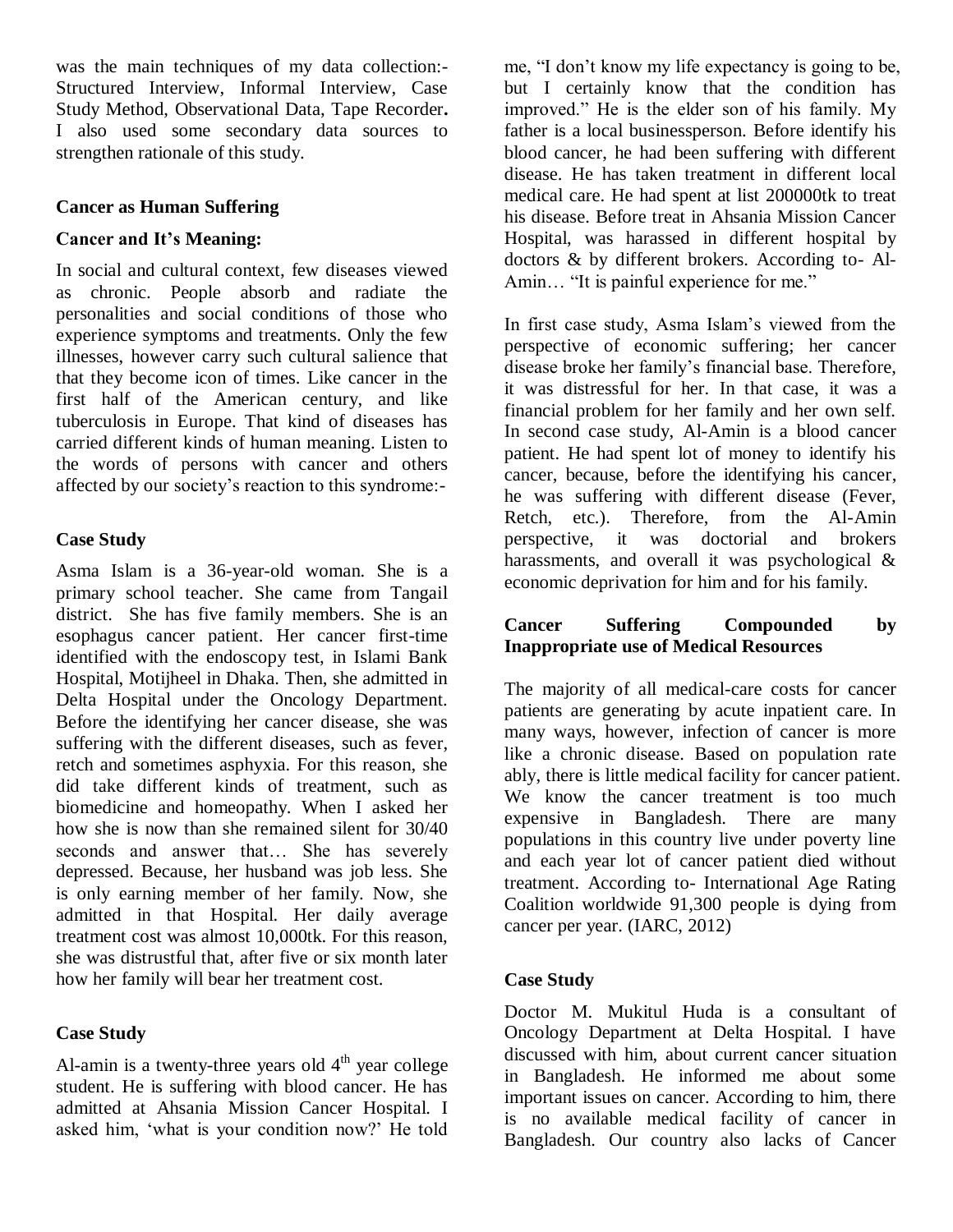Consultants. For those reason, most of cancer patients can"t identify there cancer in right time and most of patients were not concern about their health. Most of cancer patients came to their hospital at the serious moment of their cancer disease. Only for this reason, most of cancer patients failed to cure. He also added that, cancer treatment cost is still very higher than other diseases, so in that case, most of poor people cannot bear their treatment cost and one time they drops out from hospital without completing treatment.

# **Cancer is a Social suffering**

In medical anthropology, the term suffering is far from a narrow individual experience. Indeed much suffering in the world today is intimately connected to change in the global capitalist economic system as these are played out and leave their effects on local physical and social settings and the people who inhabit them, including sparking rebellions against subjugation, some of which inflict considerable sufferings of their own (Winkelman 2009). Medical anthropology use the term "social suffering" (Kleinman 1997) to link individual experience of pain and distress to the wider social events and structural conditions that often are the ultimate sources of human misery. Social suffering in other word refers to the immediate personal experience of broad human problems caused by the cruel exercise of political and economic power. (Kleinman, 1997).

# **Case Study**

Robiul Islam is a fifty years old, lung cancer patient. He has six family members. He has identified his cancer in Dhaka Medical Collage Hospital. He was a chain-smoker, and his belief, this smoking is main reason of his cancer. He was a daily-laborer. He admitted at this hospital at list four months ago. However, he cannot get enough medical facilities. His condition is going to serious day by day. I did seen, the doctors and nurses were not concern about Robiul as like other patients. Robiul is financially incapable that"s why he was not able to treat his cancer in private hospital. When I asked him, why not he goes to the private hospital he answer me, "I know the private hospital give me better services than this hospital but I am not able to treat in other hospital"

### **Social Construction of Illness**

The social construction of illness is a major research perspective in medical anthropology. First, some illness are particularly embedded with cultural meaning- which is not directly derived from the nature of the condition – that shapes how society response to those afflicts and influences the experience of that illness, secondly, all illnesses are socially constructed at the experimental level, based on how individuals come to understand and live with their illness. Thirdly, medical knowledge about illness and disease is not necessarily given by nature but is constructed and developed by claims-makers and interested parties. I address central policy implications of each of these findings and discuss fruitful directions for policy-relevant research in a social constructionist tradition. Social constructionism provides an important counterpoint to medicine"s largely deterministic approaches to disease and illness, and it can help us broaden policy deliberations and decisions.

- Social Construction
- Illness
- Medical Knowledge
- Health Policy

In the last 50 years, the social construction of illness has become a major research arena in the subfield of Medical Anthropology and it has made significant contribution to our understanding of illness from the social point of view. The cultural meaning of illness, the experience as socially constructed, and medical knowledge as socially constructed. Social construction is a conceptual framework that emphasizes the cultural and historical aspects of phenomena widely thought to be exclusively natural. The emphasis is on how meanings of phenomena do not necessarily in here in the phenomena themselves but develop through interaction in a social context. Put another way, social constructionism examines how individuals and groups contribute to producing perceived social reality and knowledge. (Berger & Luckman, 1966)

A social constructionist approach to illness is rooted in the widely recognized conceptual distinction between diseases (the biological condition) and illness (the social meaning of the condition) although there are criticisms and limitations of this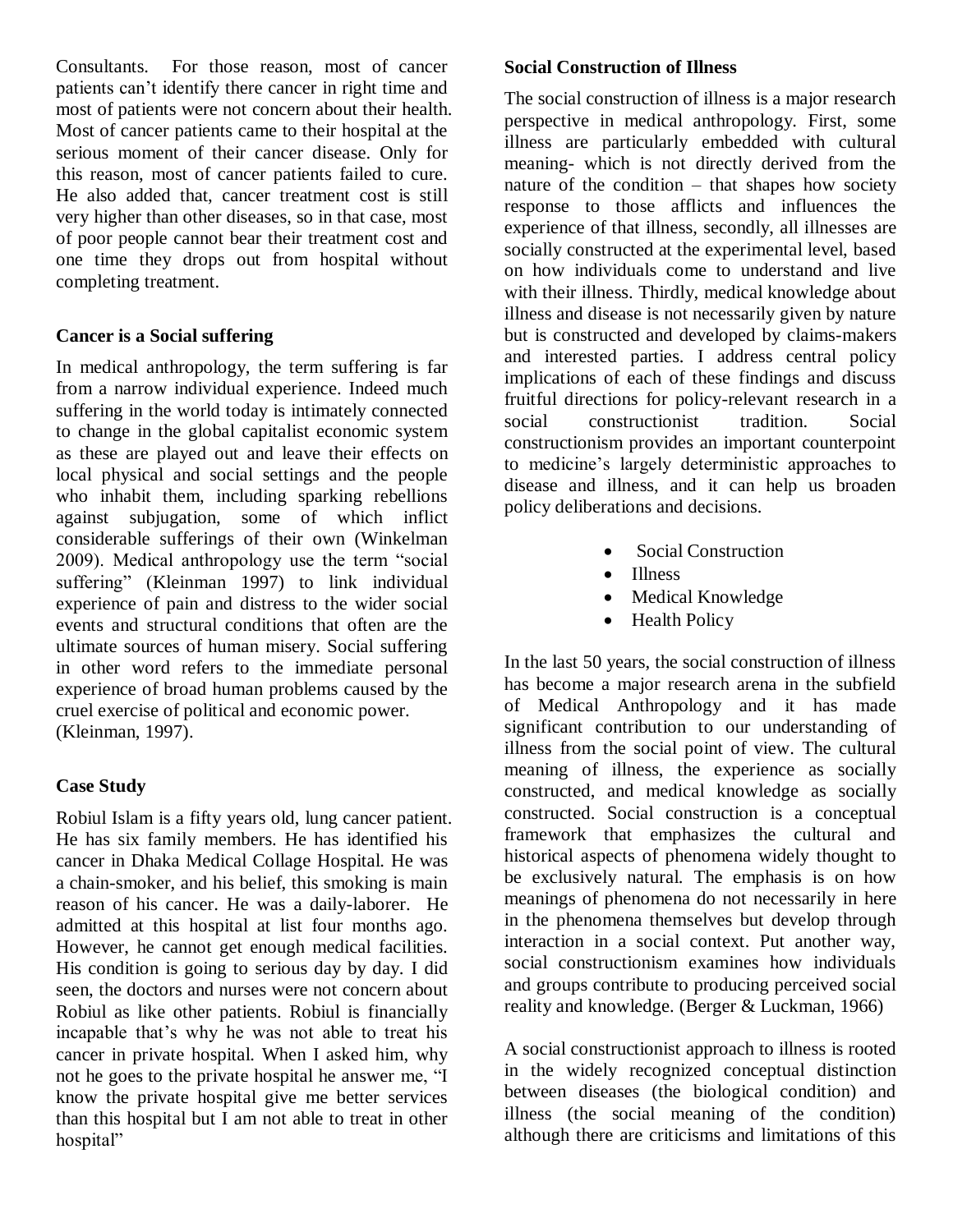distinction; it is nevertheless an exceedingly useful conceptual tool. In contrast to the medical model, which assumes the diseases are universal and invariant to time or place, social constructionists emphasize, how the meaning and experience of illness were shape by cultural and social systems. (Timmermans & Haas, 2008)

In short, illness is not simply present in nature, waiting to have discovered by scientists or physicians. As notes, "Illness is a social designation, by no means giving in the nature of medical fact" There are, of course, bio-physiological bodily conditions or naturally occurring events, but these are not ipso facto illnesses. Neither are they ipsofacto disease. The disease side of the disease/illness conceptual distinction is also ripe for social constructionist analysis, insofar as what gets labeled a disease or qualifies as biological is often socially negotiated. (Gusfield-1967) .

# **Case Study: Five**

30 years old housewife Amina Begum came from Kishorgonj district. She is a breast cancer patient. Two years back, she went to Kishorgonj district hospital for treatment, doctor gave her some medical test, after getting her medical report, doctor told her that she had a tumor in her breast and suggested for operation. However, her husband was not interested for operation and they came back. Within four month she felt sick, than she again came to doctor. After some medical test, doctor suggests her to go at Dhaka. Then, they came in popular diagnostic center in Dhaka. After few medical tests, doctor identified her abnormal condition of breasts, and predicted Amina"s breast cancer. Amina"s family even her husband consider that message negatively and blaming her in different ways. She was very disappointed to his husband"s family and some kin members. She always faced social stigma, taunt, and sometimes the exclusion from the society. Sometimes, she tried to convince her family members but they did not listen to her. However, she got support from her own mother.

# **Cultural Interpretations of Cancer in My Study**

During my field-work in different hospital at Dhaka City I had been observed different people

perceptions about cancer pain, specifically doctors & nurses interpretations, patients families explanation about cancer pain and so others. I also try to explain cancer disease in different way. Such as-

- $\triangleright$  Some people are saying, it is a physical and mental pain for patients
- $\triangleright$  Some patients and his/her families explain this cancer disease to relate economic pain/deprivation.
- $\triangleright$  Some patient's children told, it is a mental pain for his and for family members.
- $\triangleright$  Some other opines that, it is an economic pain for their because of poverty.

According to Zborowski's argue: - the pain was viewed differently, therefore, in my case the pain has been explained differently among cancer patients, family members, doctors and nurses.

# **Therapy Management**

Much literature of Medical Anthropology on 'cancer ailment' discusses the role social relations are playing in mediating care seeking, and it has been shown that social relations are important "Triggers" of care-seeking that may reduce Cancer. Their role in care-seeking decisions, however, remains a "black box". We know only little about the processes by which they unfold and how they trigger care-seeking.

The analysis of the present study is based on semistructured interviews with family members of cancer patients at Delta Hospital in Dhaka; by drawing on John M. Janzen"s classic concept of "therapy management" I describe how notions of social risk and gender mediate responses to potential illness and care-seeking decisions. The main argument of the is that the decision of when to seek care were establish in a social process of negotiation, which illustrates these social relations, cannot simply be regarded as ready-made structures with distinct functions.

# **A Framework for Understanding Social Relations and Care-seeking**

Anthropologists have always been concerned with questions of connections between people, most clearly demonstrated by the central disciplinary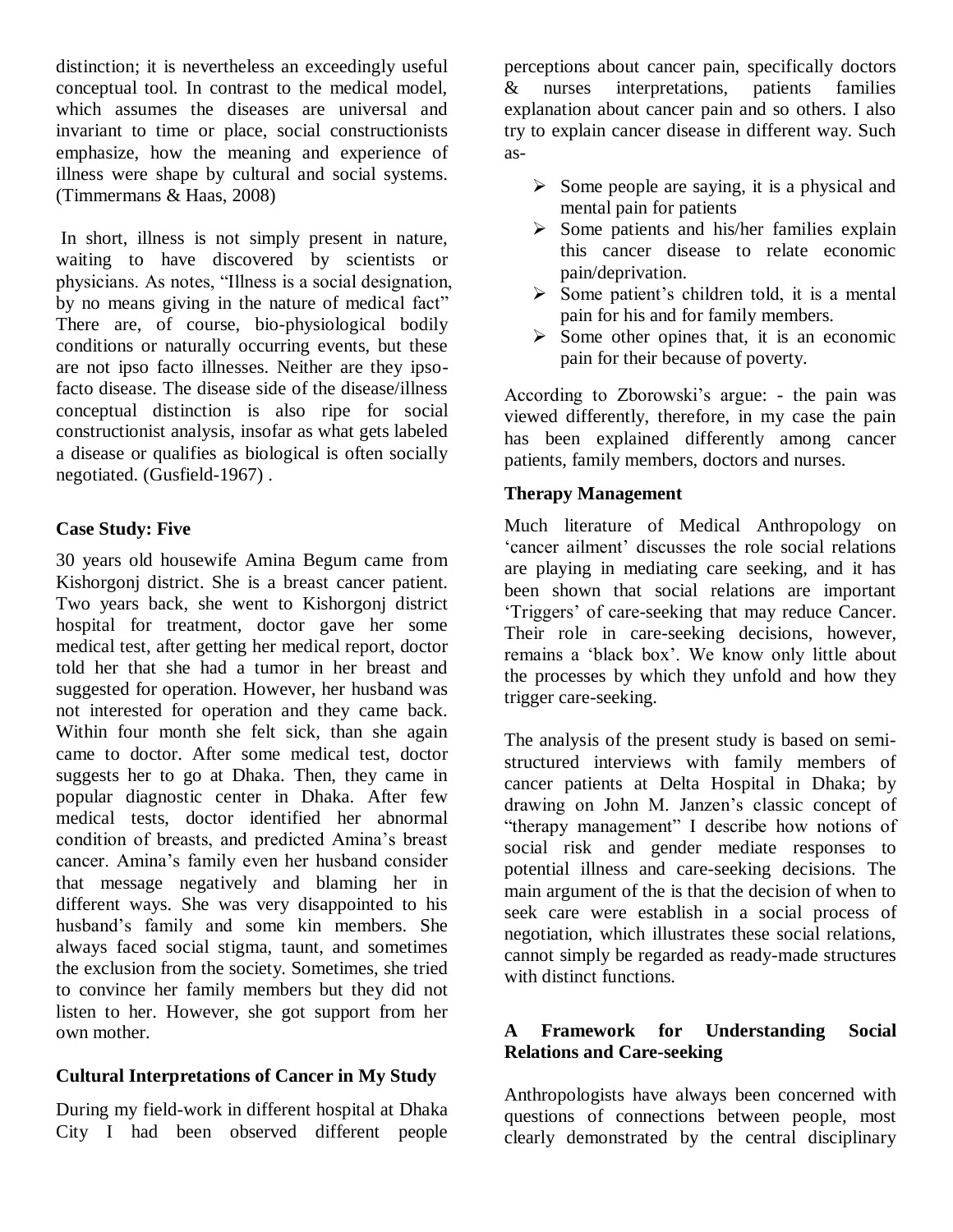concept of kinship. In studies of care-seeking and how people navigate in mainly plural health systems (Choi, 2008, Garro, 1998; Holroyd, 2002; Janzen and Leslie, 1978; Kleinman, 1980). Medical anthropologists studying care-seeking have examined the role of social relations, framed variously as lay referral systems (Mechanic, 1978), therapy management groups (Janzen and Leslie, 1978), healing relationships (Kleinman, 1980) or more broadly as 'family and significant others'. (Alonzo, 1986; Hay, 2008; Holroyd, 2002)

Such studies place focus on the importance of social relations both in the healing process and in navigating between healing options. This focus on social relations is in many ways excellently summarized in the psychiatrist and anthropologist Arthur Kleinman"s portrayal of the health care sectors and the processes at stake in what he depicted as 'the popular sector' and its role as prime mediator between the other sectors of the health care system. According to Kleinman, the popular sector, which is the nonprofessional layperson arena, is equally the primary and most important location for perceiving and experiencing symptoms, valuating diseases, sanctioning a particular kind of sick role and in deciding what to do about it.

The constellation of individuals who partake in the therapy management process named "the therapy management group'. "The therapy management group coalesces whenever an individual becomes ill or is confronted with overwhelming problems. Various maternal and paternal kinsmen, occasionally their friends and associates, rally for the purpose of sifting information, lending moral support, making decisions, and arranging details of therapeutic consultation. The therapy managing group thus exercises a brokerage function between the sufferer and the specialist." (Janzen, 1987; Janzen and Leslie, 1978)

Janzen"s original analysis of therapy management presented as a new and critical angle on the social context of decisions. Many studies have since applied the concept of therapy management focusing on 'survival strategies' among the poor in third world countries, and the idea of social relations and community as important resources for poor people is central for the concept. Studying

therapy management involves a focus on social processes and interaction (Janzen and Leslie, 1978). This naturally places restraints on the interview method, and I applied a series of strategies to reduce some of these limitations. The first strategy was to invite family members to participate in the interview. In this way, we gained better access to the social negotiations triggered by the illness episode. In addition, during the interview we were able to observe family interaction related to the illness episode. (Bossart, 2003; Nichter, 2002)

In my monograph, I want to bring the concept into an understanding of care seeking in the context of a Bangladesh in order to understand the social processes of negotiation. Anthropologist Mark Nicther who argues that, therapy management may have apply as an analytical concept inviting "analyses of transactions that are at once influenced by cultural values, social roles, power relations, and economic circumstances that influence the way illness is responded to in context over time". (M. Nicther, 2002)

# **Case Study**

Nur e Alom is a student of Dhaka University. His sister was a uterus cancer patient. I asked him about his experience of his sister cancer. He answer me like this "You know, we are third world under development country people, the cancer treatment cost is very high which demolish our financial basement of the family." He also says "this was the painful for his sister's physical and mental." Healthcare seeking for cancer patient are not good and enough. Two months ago, his sister died. In context of Nur e Alom"s family, his family was helpful to his sister. After identified his sister's cancer they went for biomedicine, however, later on, family"s decision she were treated in Ayurveda healing system.

# **7.3.Social Risk and Therapy Management**

In this section, I will mention the case of Abdul Matin (50). He is a local businessperson. He has three children, but now he lives alone with his wife. He is still very active. This interview took place after 14 days of his diagnosis of lung cancer. When I asked him, how was he? He had noticed me of the first signs of his illness, Matin said that he had been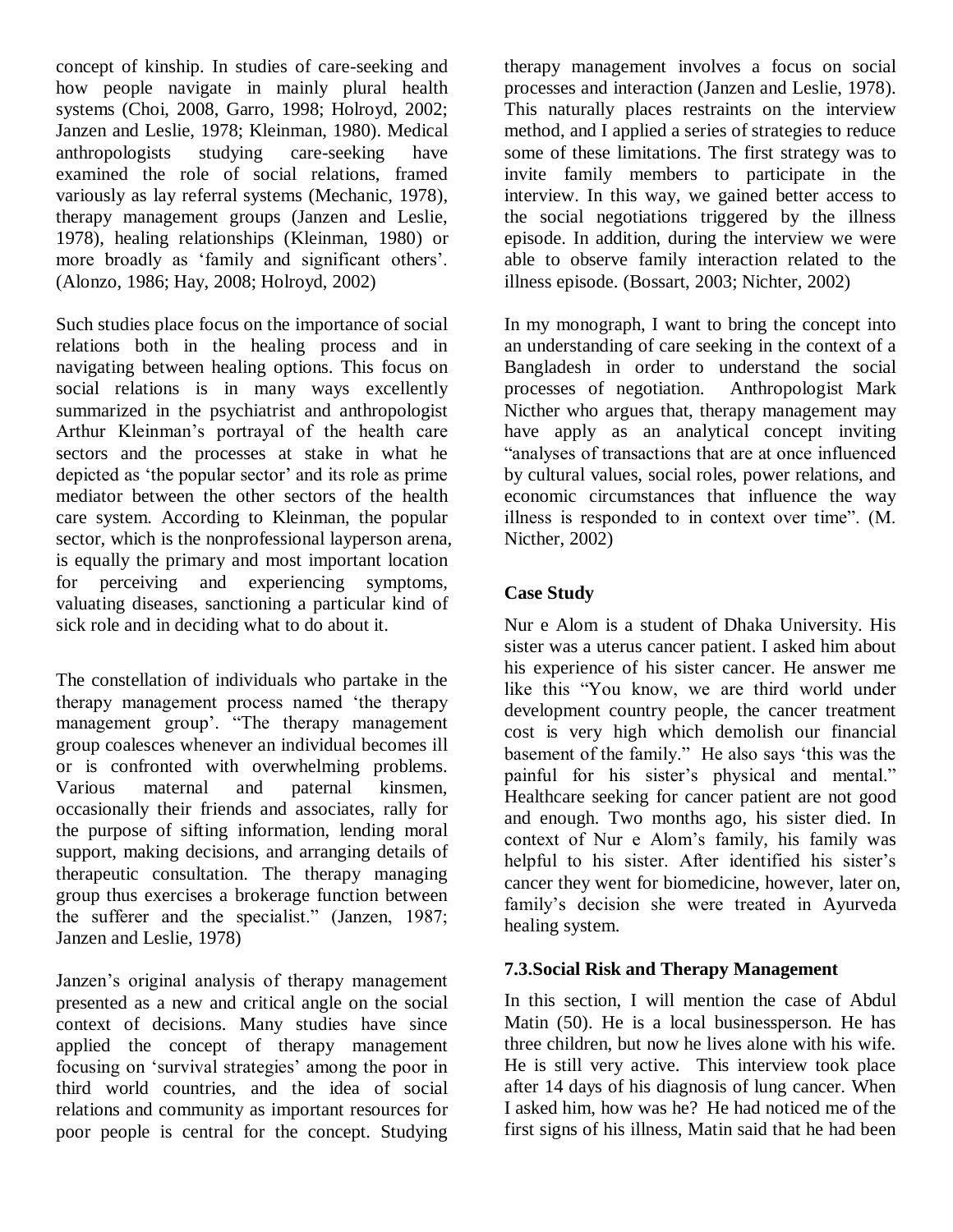suffered with lung cancer from long time; His feeling was like that… "It was heavy" and losing his breath.

> $\triangleright$  I asked him, what he thought the symptoms intended he said:

"I have been smoking for twenty years. I figured it was just because of the cigarettes. And that it was time to quit!, I am not very good for this illness mess. It disgusts me and sometimes I get embarrassed when meeting people those who are ill".

 $\triangleright$  I also asked him; how your wife supports you?

"My wife was very concerned about the coughing. In addition, well, this might be a little shameful, but sometimes, when I was coughing a lot, my stomach muscles would go into a pain. That would sometimes make me vomit and my wife got worried. She told me to go to the doctor, and kept asking when I will go to the doctor."

According Matin argument, his two sons and other kin relative doesn"t support him. "So it is shameful for me to tell others". He told about his disease doctors and his some close kin members. They will probably feel uncomfortable by seeing me. – Perhaps change directions. Then he would rather that nobody knows about it. He will hide it as long as he can.

# **Limitation of the Study**

I had some limitations in this research. It has much reason, such as- it is more sensitive and lethal disease than others. Hospital administration, doctors and nurses sometimes tried to avoid me. There was no population based cancer registry available in Bangladesh and that"s why the accurate cancer increasing rate was not possible to give. Qualitative research calls for long term, in depth research but lack of time was another major problem of my study. In some cases, respondents were physically weak and were in painful condition so they were not willing to talk.

#### **References**

- Alonzo, A.A. (1986). The impact of the family and lay others on care-seeking during life threatening episodes of suspected coronary artery disease. *Social Science & Medicine*, 22(12), 1297-1311.
- Andersen, R.S., Paarup, B., Vedsted, P., Bro, F., and Soendergaard, J. (2010). 'Containment' as an analytical framework for understanding patient delay: A qualitative study of cancer patients' symptom interpretation processes. *Social Science & Medicine,* 71, 378-385.
- Andersen, R. Sand (2010)"Approaching Patient Delay and Cancer" Anthropological perspectives on concepts and causes," Faculty of Health Sciences, Aarhus University.
- Ansary,et al.,(1998) "Cancer Statistics in Developing Countries: How to Generate Reliable National Data", *Ban can reports,*  ol.25 No. 1,2
- Bossart, R. (2003). In the city everybody only cares for himself. Social relations and illness in Abidjan, Cte d'Ivore. *Anthropology & Medicine*, 3, 343-359.
- Brown,P.J.,(eds) (1998)."*Understanding and applying Medical Anthropology*", London: Mayfield Publushing Company
- Bury, Michael, (1997), "Health and Illness in a Changing Society", *Reviewed by Steven Cumminas*, February-1999, *Sociology*. Vol-33,No.-1
- "Cancer in Bangladesh", (2005-2007), *Cancer Registry Report of the NICRH.*